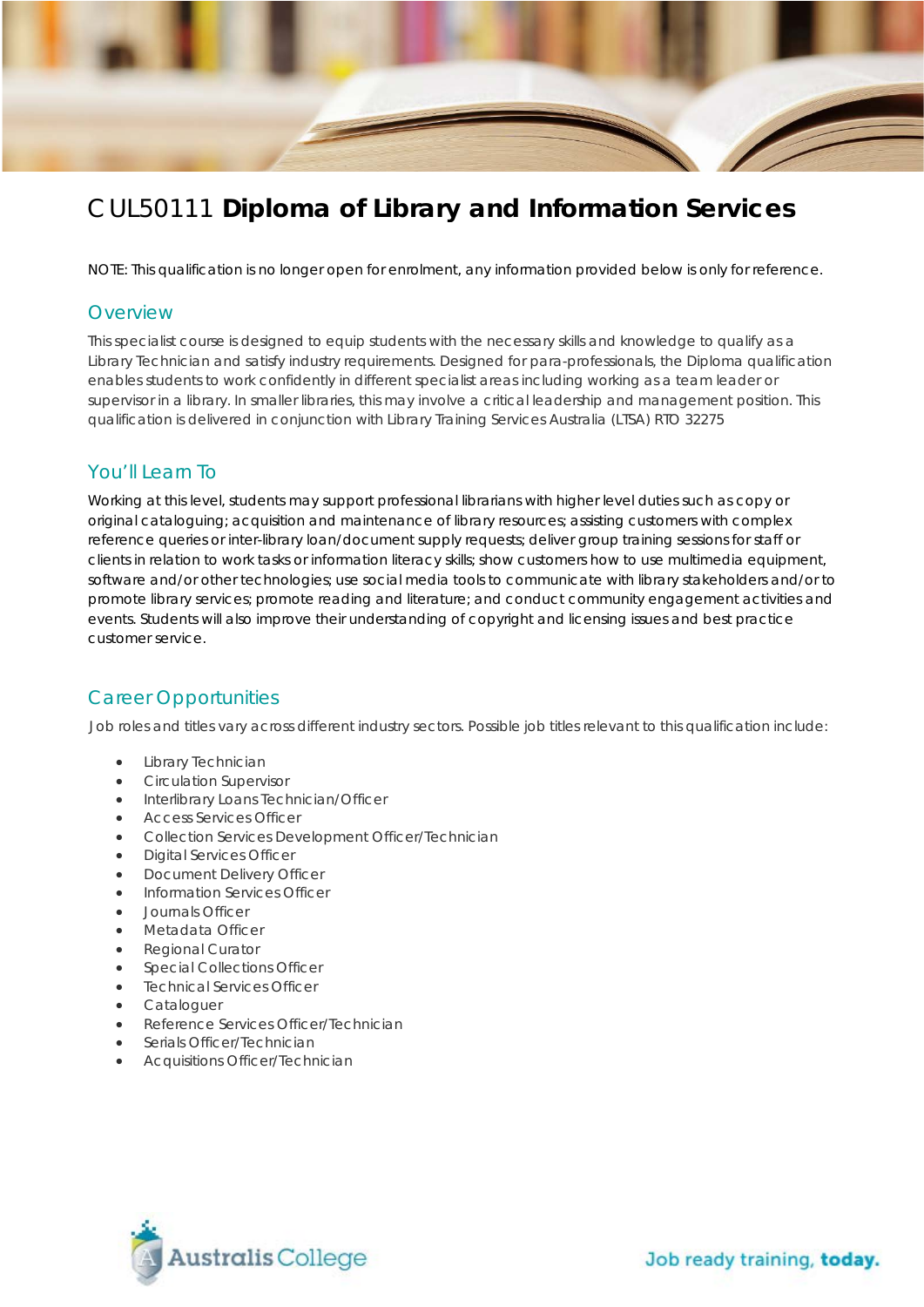

#### Locations & Hours

Our blended learning approach combines the flexibility of distance learning with the practical support of face to face (via Skype) or live training via web tutorials, telephone support, or online forums which are all overseen by a qualified Trainer and Assessor. Students will be required to volunteer or work in a Library context.

## Accreditation

This qualification is nationally recognised under the Australian Qualification Framework (AQF).

### **Duration**

We allow up to 13 months (full time) and up to 22 months (part-time) to complete this course, although your actual completion time may be less depending on prior experience and the time you commit to your study.

## Pricing & Payment Options

This course has a price of \$8,500, and the following payment options are available:

- [VET FEE-HELP](http://www.australiscollege.edu.au/vet-fee-help/) (eligibility requirements apply)
- [Payment Plans](http://www.australiscollege.edu.au/payment-plans/)

### Entry Requirements

Although no prior qualifications are required according to the Training Package requirements, candidates entering into this course may:

• Have completed, partially completed, CUL40111 Certificate IV in Library, Information and Cultural Services, or other relevant qualifications;

OR

• Have vocational experience in a range of work environments in senior support roles but with no formal qualifications, for example assisting in a variety of library settings without a formal library qualification

To complete the course successfully:

- Students must have a Language, Literacy and Numeracy level of between  $3 4$ ;
- Students must have access to a library workplace, either through paid employment or in a voluntary capacity;
- Students are required to have a suitably qualified supervisor in the library setting for support and guidance and to assist in the monitoring of the Training Plan. The supervisor should possess at least the equivalent qualification or higher.